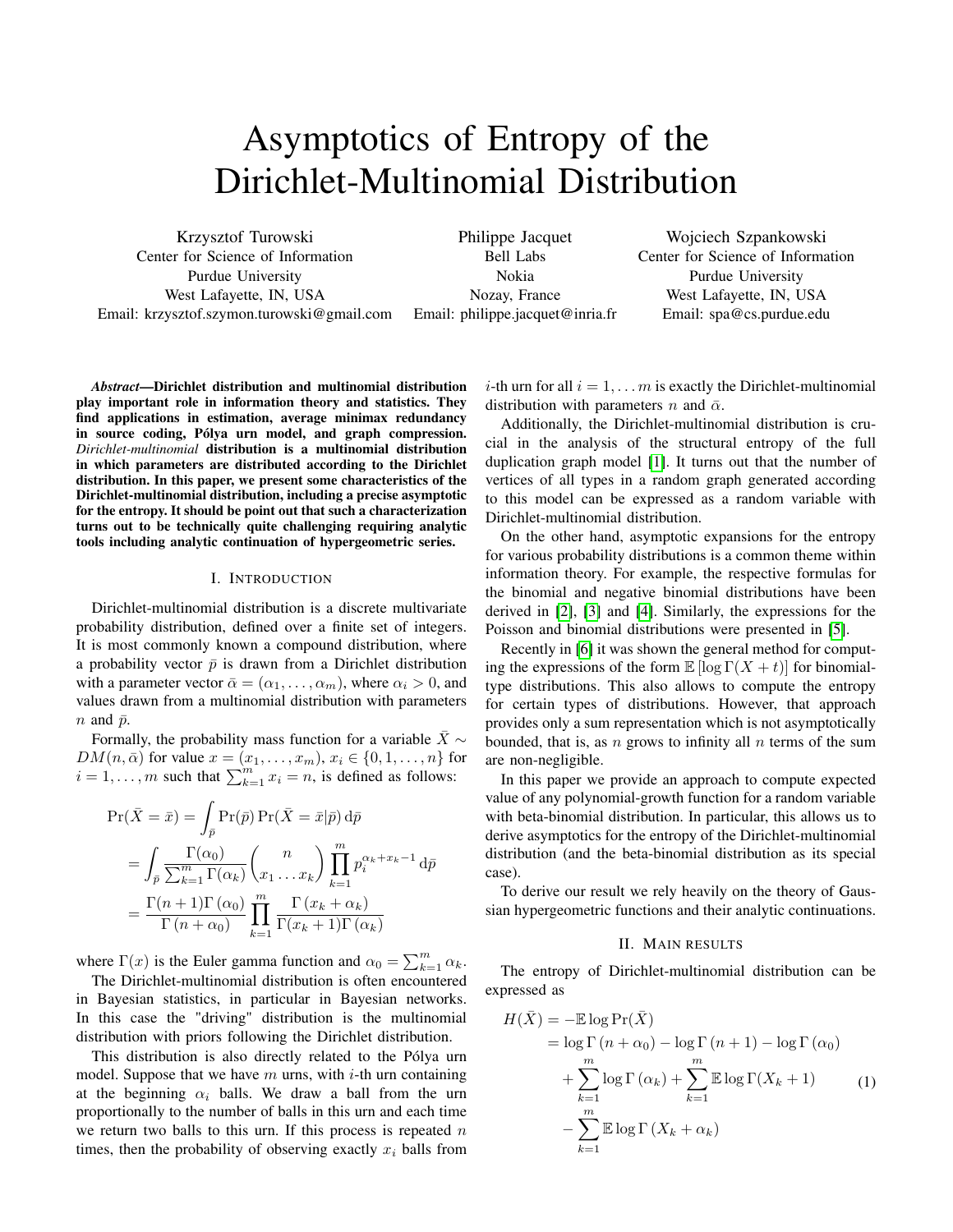where  $X_k \sim BBin(n, \alpha_k, \alpha_0 - \alpha_k)$  – that is,  $X_k$  is distributed according to beta-binomial distribution, a special case of Dirichlet-multinomial distribution for  $m = 2$ . Thus, finding entropy requires to estimate  $\mathbb{E}[\log \Gamma(X_k+t)]$  for beta-binomial distribution for a fixed constant  $t > 0$ .

We start with the Taylor theorem for a function  $f$  which is l times differentiable at  $x_0$  with  $f^{\langle l \rangle}$  continuous:

$$
f(x) = f(x_0) + \sum_{i=1}^{l-1} \frac{(x - x_0)^i}{i!} f^{\langle i \rangle}(x_0) + \frac{(x - x_0)^l}{l!} f^{\langle l \rangle}(c)
$$

for some c in the vicinity of  $x_0$ .

We may apply it to a random variable  $X_p \sim Bin(n, p)$ around its mean  $\mathbb{E}X_p = np$ :

$$
\mathbb{E}f(X_p) = f(np) + \sum_{i=2}^{l-1} \frac{\mathbb{E}(X_p - np)^i}{i!} f^{\langle i \rangle}(np) + \frac{\mathbb{E}(X_p - np)^l}{l!} f^{\langle l \rangle}(c).
$$

Now, for beta-binomial random variable  $X$  $BBin(n, \alpha, \beta)$ , we have

$$
\mathbb{E}f(X) = \int_0^1 \pi(p, \alpha, \beta) \mathbb{E}f(X_p) \, dp \tag{2}
$$

where  $\pi(p, \alpha, \beta) = \frac{p^{\alpha-1}(1-p)^{\beta-1}}{B(\alpha, \beta)}$  $\frac{(1-p)^n}{B(\alpha,\beta)}$  is the beta probability function and  $X_p \sim Bin(n, p)$ .

It is now sufficient to show that every term of  $E f(X)$  can be approximated up to a certain precision. This in turn leads us to focus on the behaviour of both the central moments of the binomial distribution and the derivatives of function f.

First, we note that the central moments of the binomial distribution are actually the polynomials in both  $n$  and  $p$ , with non-zero coefficients only for certain powers:

Fact 1. *If*  $X_p \sim Bin(n, p)$ *, then* 

$$
\mathbb{E}(X_p - np)^l = \sum_{i=0}^{\lfloor l/2 \rfloor} \sum_{k=i}^l a_{ik} n^i p^k
$$

*for explicitly computable*  $a_{ik}$ *.* 

To compute  $\mathbb{E}[\log \Gamma(X + t)]$  for  $X \sim BBin(n, \alpha, \beta)$  we first apply the Stirling approximations:

$$
\ln\Gamma(z+t) = \left(z+t-\frac{1}{2}\right)\ln(z+t) - (z+t) + \frac{\ln 2\pi}{2} + \sum_{l=1}^{\lfloor (\alpha+1)/2 \rfloor} \frac{B_{2l}}{2l(2l-1)(z+t)^{2l-1}} + O\left(\frac{1}{(z+t)^{\alpha}}\right),
$$

and for  $j \geq 1$ :

$$
\psi^{(j)}(z+t) = \frac{(-1)^{j-1}(j-1)!}{(z+t)^j} + \frac{(-1)^{j-1}j!}{2(z+t)^{j+1}} + \sum_{l=1}^{\lfloor (\alpha-j)/2 \rfloor} \frac{(-1)^{j-1}B_{2l}(2l+j-1)!}{(2l)!(z+t)^{j+2l}} + O\left(\frac{1}{(z+t)^{\alpha}}\right)
$$

where  $\psi^{(j)}(z)$  is a polygamma function of order j, that is,  $(j + 1)$ -th derivative of  $\ln \Gamma(z)$ .

The next step is more intricate. We need to compute the integrals of the following form:

$$
I_{\alpha,\beta,t}(i,j,k) := \int_0^1 \pi(\alpha,\beta,p) \frac{n^i p^k}{(np+t)^j} dp
$$

and

$$
J_{\alpha,\beta,t} := \int_0^1 \pi(\alpha,\beta,p) \ln(np+t) \,dp.
$$

Using the Gaussian hypergeometric function (see [\[7\]](#page-4-6)) and its analytic continuation we show in Section [III](#page-2-0) that:

<span id="page-1-2"></span>Lemma 1.

$$
I_{\alpha,\beta,t}(i,j,k) = \begin{cases} \sum_{s=j-i}^{\alpha-1} b_s t^{s-j} n^{-s} + O\left(\frac{\log n}{n^{\alpha}}\right) & \text{for } \alpha \in \mathbb{Z},\\ \sum_{s=j-i}^{\lceil \alpha \rceil-1} b_s t^{s-j} n^{-s} + O\left(\frac{1}{n^{\alpha}}\right) & \text{for } \alpha \notin \mathbb{Z}. \end{cases}
$$

*for explicitly computable* bs*.*

In similar fashion we prove in Section [III](#page-2-0) the following:

<span id="page-1-3"></span><span id="page-1-0"></span>Lemma 2.

$$
J_{\alpha,\beta,t} = \ln(n+t) - \sum_{l=0}^{\infty} \frac{(1-\beta)_l}{B(\alpha,\beta)(\alpha+l)l!} I_{\alpha,1}(1,1,l+1)
$$
  
= 
$$
\begin{cases} \ln(n+t) + \sum_{s=0}^{\alpha-1} c_s t^{s-j} n^{-s} + O\left(\frac{\log n}{n^{\alpha}}\right) & \text{for } \alpha \in \mathbb{Z}, \\ \ln(n+t) + \sum_{s=0}^{\lceil \alpha \rceil - 1} c_s t^{s-j} n^{-s} + O\left(\frac{1}{n^{\alpha}}\right) & \text{for } \alpha \notin \mathbb{Z}, \end{cases}
$$

*for explicitly computable*  $c_s$ *.* 

The only remaining part is now the computation of the error term of the formula shown in Equation [\(2\)](#page-1-0). We prove in Section [III](#page-2-0) the following lemma:

<span id="page-1-4"></span>**Lemma 3.** For 
$$
l \geq 2\alpha
$$
 it holds that

$$
\mathbb{E}\left[\frac{(X_p - np)^l}{l!} f^{(l)}(c)\right] = O\left(\frac{\text{polylog}(n)}{n^{\alpha}}\right).
$$

Finally, we putting together the Taylor expansion with Stirling approximation we present our first main result.

<span id="page-1-1"></span>**Theorem 1.** *If*  $X \sim BBin(n, \alpha, \beta)$ *, then* 

$$
\mathbb{E}[\ln \Gamma(X+t)] = \frac{\alpha}{\alpha+\beta} n \ln n
$$
  
+ 
$$
\frac{\alpha}{\alpha+\beta} (\psi(\alpha+1) - \psi(\alpha+\beta+1) - 1) n + \left(t - \frac{1}{2}\right) \ln n
$$
  
+ 
$$
\left(t - \frac{1}{2}\right) (\psi(\alpha) - \psi(\alpha+\beta)) + \frac{\ln(2\pi) + 1}{2} - \frac{\alpha}{2(\alpha+\beta)}
$$
  
+ 
$$
\sum_{s=1}^{\lceil \alpha \rceil - 1} d_s n^{-s} + O\left(\frac{\text{polylog}(n)}{n^{\alpha}}\right)
$$

*where*  $d_s$  *are explicitly computable.*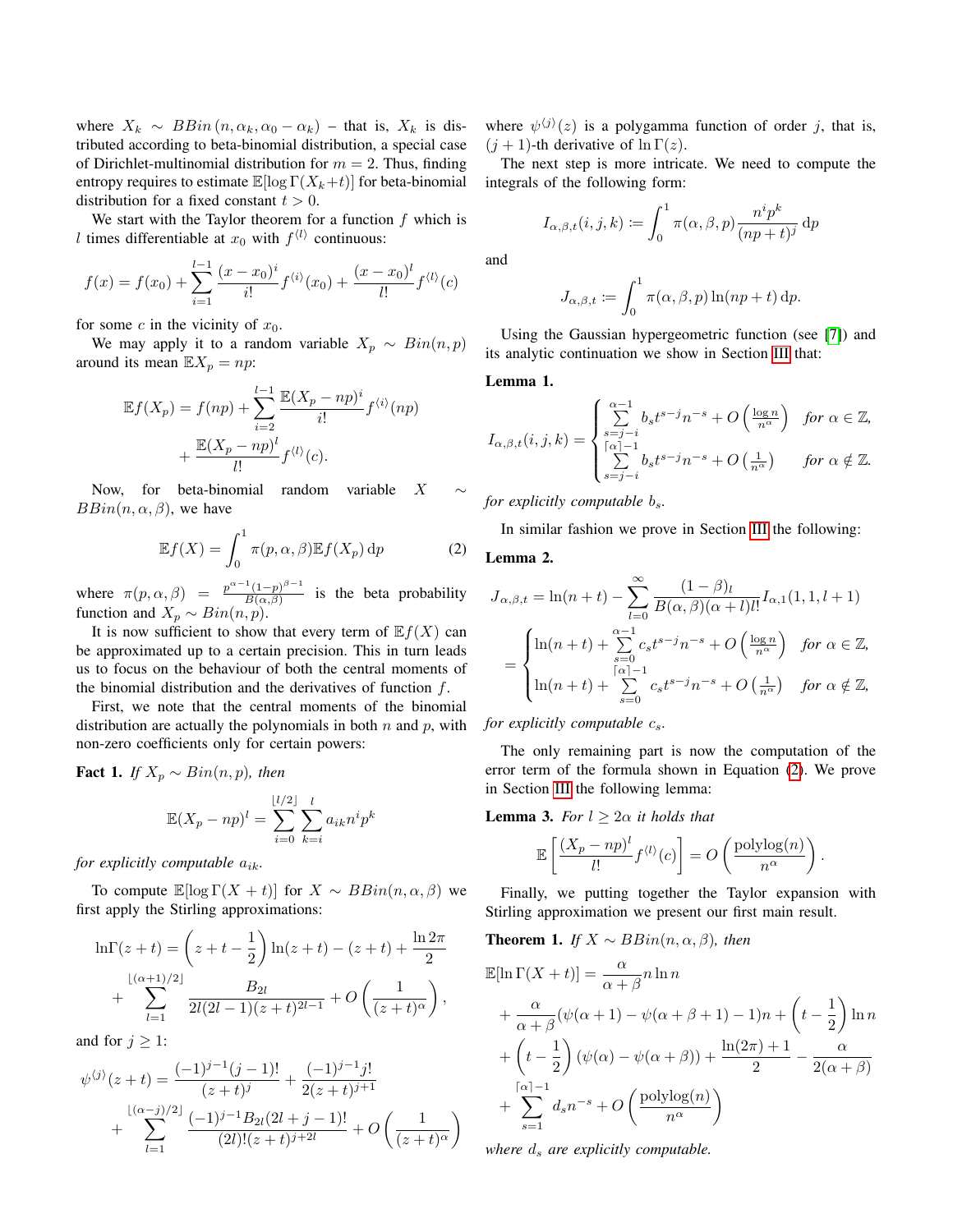This, combined with [\(1\)](#page-0-0), directly gives us the asymptotic expansion for entropy of the Dirichlet-multinomial distribution up to the error term  $O\left(\frac{\text{polylog}(n)}{\text{min}\{\alpha_i\}}\right)$  $\frac{\text{polylog}(n)}{n^{\min{\{\alpha_i\}}}}$ , which is our second main result.

# <span id="page-2-1"></span>**Theorem 2.** *If*  $\bar{X} \sim DM(n, \bar{\alpha})$ *, then*

$$
H(\bar{X}) = (m-1)\log n - \log \Gamma(\alpha_0)
$$
  
+ 
$$
\sum_{k=1}^{m} \log \Gamma(\alpha_k) + \log e \sum_{k=1}^{m} (\alpha_k - 1)(\psi(\alpha_k) - \psi(\alpha_0))
$$
  
+ 
$$
\sum_{s=1}^{\lceil \min{\{\alpha_i\}} \rceil - 1} e_s n^{-s} + O\left(\frac{\text{polylog}(n)}{n^{\min{\{\alpha_i\}}}}\right)
$$

*where* e<sup>s</sup> *are explicitly computable.*

We will illustrate our analysis on one example.

**Example.** Let  $\bar{\alpha} = (3, 4, 5)$ . Then, from Theorem [2](#page-2-1) we have

$$
H(\bar{X}) = 2\log n + \left(\frac{95593}{9240}\log e + 5 + 2\log 3 - \log(11!)\right) + n^{-1}12\log e - n^{-2}\frac{1477}{18}\log e + O\left(\frac{\text{polylog}(n)}{n^3}\right).
$$

From this we derive the approximation of the entropy and compare it numerically to the exact value for different  $n$ :

TABLE I EXACT VALUES AND APPROXIMATIONS FOR THE ENTROPY

| $n_{\cdot}$ | exact value | approximation | absolute error       |
|-------------|-------------|---------------|----------------------|
| 100         | 11.29480883 | 11.29392204   | $8.8 \cdot 10^{-4}$  |
| 500         | 15.81065166 | 15.81064409   | $7.5 \cdot 10^{-6}$  |
| 1000        | 17.79368785 | 17.79368690   | $9.5 \cdot 10^{-7}$  |
| 5000        | 22.42380687 | 22.42380686   | $7.7 \cdot 10^{-9}$  |
| 10000       | 24.42207918 | 24.42207918   | $9.6 \cdot 10^{-10}$ |

#### III. PROOFS AND DERIVATIONS

<span id="page-2-0"></span>In this section we provide a proof for Theorem [1.](#page-1-1) But first we prove lemmas presented in previous section.

## *A. Proof of Lemma [1](#page-1-2)*

First, let us remind (e.g. from [\[7\]](#page-4-6)) the definition of the Gaussian hypergeometric function for  $|z| < 1$ :

$$
{}_2F_1(a_1, a_2; b_1; z) = \sum_{l=0}^{\infty} \frac{(a_1)_l(a_2)_l}{(b_1)_l} \frac{z^l}{l!},
$$
 (3)

where  $(a)_l$  is Pochhammer symbol, defined as

$$
(a)_l = \begin{cases} 1 & \text{for } a = 0, \\ \prod_{i=0}^{l-1} (a+i) & \text{for } a > 0. \end{cases}
$$

Moreover, it is known e.g. from [\[7\]](#page-4-6) that the hypergeometric function can be analytically continued to all z for any  $\Re(b_1)$  $\Re(a_1) > 0$  (except the cut along the positive axis):

$$
{}_2F_1(a_1, a_2; b_1; z) = B(a_1, b_1 - a_1) \int_0^1 \frac{t^{a_1}(1-t)^{b_1 - a_1 - 1}}{(1 - z t)^{a_2}} dt.
$$

This allows us to show that:

$$
\int_0^1 \frac{\pi(\alpha,\beta,p)n^i p^k}{(np+t)^j} dp =
$$
  
= 
$$
\frac{n^i}{t^j B(\alpha,\beta)} \int_0^1 \frac{p^{\alpha+k-1} (1-p)^{\beta-1}}{(\frac{n}{t}p+1)^j} dp
$$
  
= 
$$
\frac{n^i B(\alpha+k,\beta)}{t^j B(\alpha,\beta)} {}_2F_1\left(\alpha+k,j;\alpha+\beta+k;-\frac{n}{t}\right).
$$

Now we apply the Kummer identities for the hypergeometric function that allows us to obtain asymptotics for large  $|z|$ . For example, when  $\alpha \notin \mathbb{Z}_+$  we know (from e.g. [\[8\]](#page-4-7)) that

$$
{}_{2}F_{1}(a_{1}, a_{2}; b_{1}; z) =
$$
\n
$$
= \frac{\Gamma(b_{1})\Gamma(a_{2} - a_{1})(-z)^{-a_{1}}}{\Gamma(a_{2})\Gamma(b_{1} - a_{1})}
$$
\n
$$
{}_{2}F_{1}\left(a_{1}, 1 - b_{1} + a_{1}; 1 - a_{2} + a_{1}; \frac{1}{z}\right)
$$
\n
$$
+ \frac{\Gamma(b_{1})\Gamma(a_{1} - a_{2})(-z)^{-a_{2}}}{\Gamma(a_{1})\Gamma(b_{1} - a_{2})}
$$
\n
$$
{}_{2}F_{1}\left(a_{2}, 1 - b_{1} + a_{2}; 1 - a_{1} + a_{2}; \frac{1}{z}\right)
$$

.

Therefore

$$
\int_{0}^{1} \frac{\pi(\alpha,\beta,p)n^{i}p^{k}}{(np+t)^{j}} dp =
$$
\n
$$
= \frac{n^{i-\alpha-k}B(\alpha+k,\beta)\Gamma(\alpha+\beta+k)\Gamma(j-\alpha-k)}{t^{j-\alpha-k}} \frac{B(\alpha+k,\beta)\Gamma(\beta)\Gamma(\beta)}{B(\alpha,\beta)\Gamma(j)\Gamma(\beta)}
$$
\n
$$
{}_{2}F_{1}\left(\alpha+k,1-\beta;\alpha+k+1-j;-\frac{t}{n}\right)
$$
\n
$$
+ n^{i-j}\frac{B(\alpha+k,\beta)\Gamma(\alpha+\beta+k)\Gamma(\alpha+k-j)}{B(\alpha,\beta)\Gamma(\alpha+k)\Gamma(\alpha+\beta+k-j)}
$$
\n
$$
{}_{2}F_{1}\left(j,j+1-\alpha-\beta-k;j+1-\alpha-k;-\frac{t}{n}\right).
$$

Note that if  $\alpha + \beta + k - j \in \mathbb{Z}_-$ , then  $\frac{1}{\Gamma(\alpha + \beta + k - j)} = 0$ . Since asymptotically  $\frac{t}{n} \ll 1$ , we may use the Gauss representation [\(3\)](#page-2-2) for the hypergeometric function.

<span id="page-2-2"></span>The case when  $\alpha \in Z_+$  can be derived using similar known formulas – we need only to split subcases for  $\beta \in Z_+$  and  $\beta \notin Z_+$ . It is known that in these cases there may appear also logarithmic terms.

## *B. Proof of Lemma [2](#page-1-3)*

It is known (e.g. from [\[8\]](#page-4-7)) that the regularized incomplete beta function can be expressed in two ways:

$$
I_x(\alpha, \beta) = \int_0^x \pi(\alpha, \beta, p) dp
$$
  
= 
$$
\frac{x^{\alpha}}{\alpha B(\alpha, \beta)} {}_2F_1(\alpha, 1 - \beta; \alpha + 1; x).
$$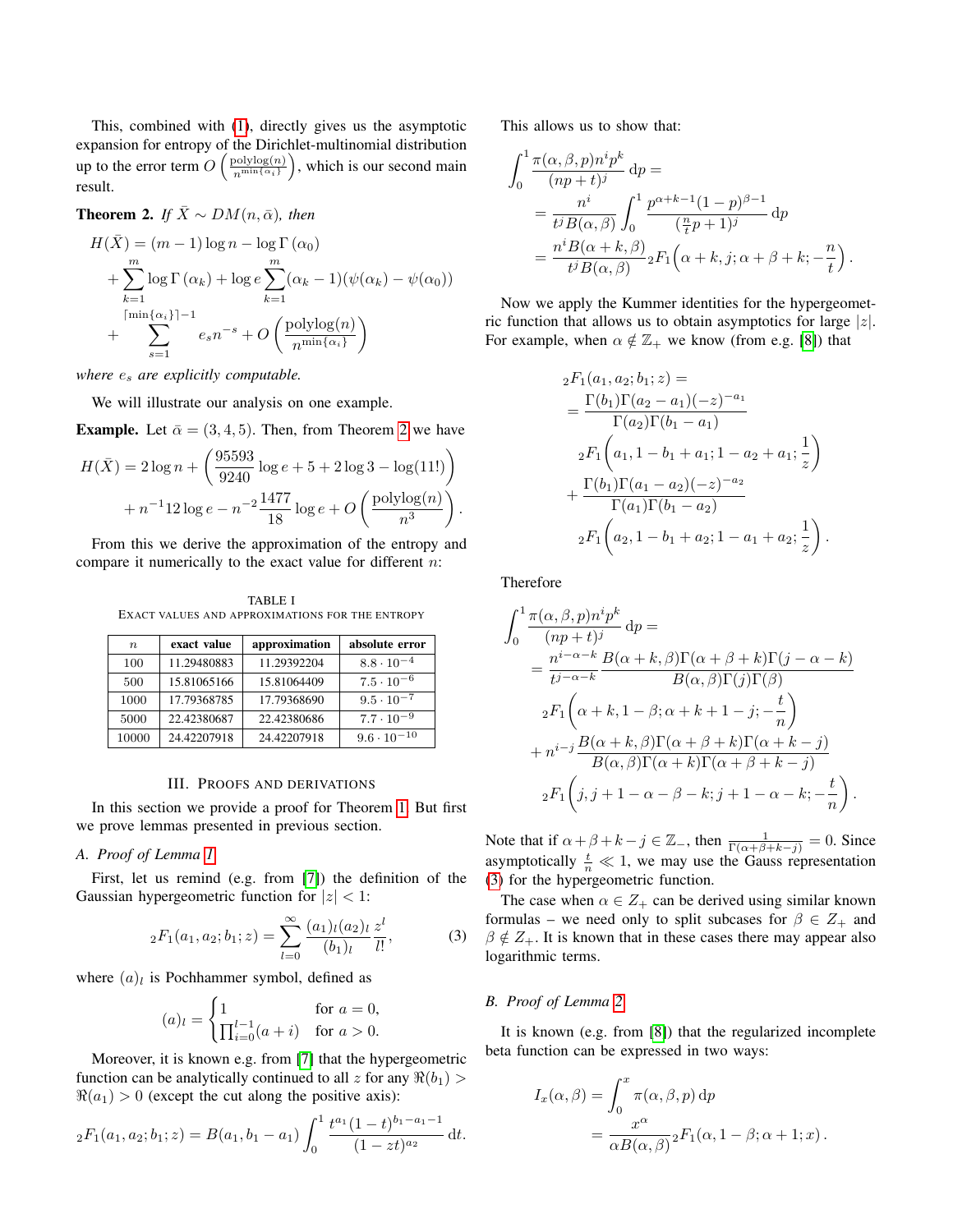From this by using integration by parts we find

$$
J_{\alpha,\beta,t} = \int_0^1 \pi(\alpha,\beta,p) \ln(np+t) dp =
$$
  
\n
$$
= \left[ \frac{p^{\alpha}}{\alpha B(\alpha,\beta)}{}_2F_1(\alpha, 1-\beta; \alpha+1; p) \ln(np+t) \right]_0^1
$$
  
\n
$$
+ \int_0^1 \frac{p^{\alpha}}{\alpha B(\alpha,\beta)}{}_2F_1(\alpha, 1-\beta; \alpha+1; p) \frac{n}{np+t} dp
$$
  
\n
$$
= \ln(n+t) - \sum_{l=0}^{\infty} \frac{(1-\beta)_l}{B(\alpha,\beta)(\alpha+l)l!} \int_0^1 \frac{np^{\alpha+l}}{np+t} dp
$$
  
\n
$$
= \ln(n+t) - \sum_{l=0}^{\infty} \frac{(1-\beta)_l}{B(\alpha,\beta)\alpha(\alpha+l)l!} I_{\alpha,1,t}(1,1,l+1).
$$

From Lemma [1](#page-1-2) we find

$$
I_{\alpha,1,t}(1,1,l+1)
$$
  
= 
$$
\sum_{i=0}^{\lceil \alpha \rceil + l - 1} \frac{\alpha}{\alpha + l - i} \left( -\frac{t}{n} \right)^i + O\left(\frac{\text{polylog}(n)}{n^{\alpha + l}}\right),
$$

and therefore

$$
\sum_{l=0}^{\infty} \frac{(1-\beta)l}{B(\alpha,\beta)\alpha(\alpha+l)l!} I_{\alpha,1,t}(1,1,l+1) =
$$
\n
$$
= \sum_{l=0}^{\infty} \frac{(1-\beta)l}{B(\alpha,\beta)(\alpha+l)l!} \sum_{i=0}^{\lceil \alpha \rceil + l - 1} \frac{1}{\alpha+l-i} \left( -\frac{t}{n} \right)^{i}
$$
\n
$$
+ O\left(\frac{\text{polylog}(n)}{n^{\alpha}}\right)
$$
\n
$$
= \sum_{i=0}^{\lceil \alpha \rceil - 1} \left( -\frac{t}{n} \right)^{i} \sum_{l=0}^{\infty} \frac{(1-\beta)l}{B(\alpha,\beta)(\alpha+l)(\alpha+l-i)l!}
$$
\n
$$
+ \sum_{i=\lceil \alpha \rceil}^{\infty} \left( -\frac{t}{n} \right)^{i} \sum_{l=i}^{\infty} \frac{(1-\beta)l}{B(\alpha,\beta)(\alpha+l)(\alpha+l-i)l!}
$$
\n
$$
+ O\left(\frac{\text{polylog}(n)}{n^{\alpha}}\right)
$$
\n
$$
= \sum_{i=0}^{\lceil \alpha \rceil - 1} \left( -\frac{t}{n} \right)^{i} \frac{3F_2(1-\beta,\alpha,\alpha-i;\alpha+1,\alpha+1-i;1)}{B(\alpha,\beta)\alpha(\alpha-i)}
$$
\n
$$
+ O\left(\frac{\text{polylog}(n)}{n^{\alpha}}\right).
$$

The last formula follows from the fact that for any fixed  $i \geq \lceil \alpha \rceil$  we have

$$
\left(-\frac{t}{n}\right)^i \sum_{l=i}^{\infty} \frac{(1-\beta)_l}{B(\alpha,\beta)(\alpha+l)(\alpha+l-i)l!} =
$$
  
=
$$
O\left(n^{-i} \sum_{l=i}^{\infty} \frac{(1-\beta)_l}{(\alpha+l)l!}\right) = O\left(n^{-i} \sum_{l=0}^{\infty} \frac{(1-\beta)_l}{(\alpha+l)l!}\right)
$$
  
=
$$
O\left(n^{-i} {}_2F_1(1-\beta,\alpha;\alpha+1;1)\right) = O(n^{-i})
$$

where the last equality follows from the definition of the analytic continuation of the hypergeometric function.

In the derivation above we used also a generalization of the hypergeometric function

$$
{}_3F_2(a_1, a_2, a_3; b_1, b_2; z) = \sum_{l=0}^{\infty} \frac{(a_1)_l (a_2)_l (a_3)_l}{(b_1)_l (b_2)_l} \frac{z^l}{l!}.
$$

We know from [\[8\]](#page-4-7) that  $_3F_2(a_1, a_2, a_3; b_1, b_2; 1)$  is convergent as long as  $\Re(b_1 + b_2 - a_1 - a_2 - a_3) > 1$  – which is clearly the case here. Therefore all the coefficients for  $n^{-i}$  when  $i =$  $0 \dots [\alpha]$  are also well-defined and finite.

# *C. Proof of Lemma [3](#page-1-4)*

The proof of the error term bound will be done in three steps. We first split the the whole integral over  $p$  for into two parts: one for  $\left[0, \frac{\ln^2(n)}{n}\right]$  $\left\lfloor \frac{\ln^2(n)}{n} \right\rfloor$ , and the other for  $\left\lceil \frac{\ln^2(n)}{n} \right\rceil$  $\left[\frac{n(n)}{n},1\right]$ . Next, we divide the integral over the second integral according to a specifically defined event A (i.e., for  $X_p$  around the mean  $np$ and outside).

First, for every  $l \geq 2$  we have  $\psi^{\langle l-1 \rangle}(c) \leq \frac{1}{t^{l-1}}$ , hence

$$
\int_0^{\ln^2(n)/n} \pi(\alpha,\beta,p) \mathbb{E}\left[\frac{(X - np)^l}{l!} \psi^{\langle l-1 \rangle}(c)\right] dp
$$
  

$$
\leq \frac{C}{t^{l-1}} \int_0^{\ln^2(n)/n} p^{\alpha-1} \sum_{i=0}^{\lfloor l/2 \rfloor} \sum_{k=i}^l a_{ik} \frac{n^i p^k}{t^l}
$$
  

$$
= O\left(\frac{\text{polylog}(n)}{n^{\alpha}}\right).
$$

Next, for  $X_p \sim Bin(n, p)$  let us define an event  $A =$  $[|X_p - np| \leq \epsilon np]$  for some fixed  $\epsilon > 0$ . Then obviously  $\mathbb{E}(X_p - np)^l \leq n^l$  and  $\psi^{(l-1)}(c) \leq \frac{1}{t^{l-1}}$ . Now, it follows from Chernoff's bound that

$$
\int_{\ln^2(n)/n}^1 \pi(\alpha,\beta,p) \mathbb{E}\left[\frac{(X - np)^l}{l!} \psi^{\langle l-1 \rangle}(c) \mid \neg A\right] \Pr(\neg A) dp
$$
  

$$
\leq \frac{C}{t^{l-1}l!} n^l \int_{\ln^2(n)/n}^1 \exp\left(-\frac{\epsilon^2 np}{3}\right) dp = O\left(\frac{1}{n^{1+\log n}}\right).
$$

Last but not least, if A holds, then  $c \in [np(1-\epsilon), np(1+\epsilon)],$ so  $\psi^{\langle l-1 \rangle}(c) \leq \frac{C}{(np(1-\epsilon)+t)^l}$  for some constant C and therefore for  $l \geq 2\alpha$ :

$$
\int_{\ln^2(n)/n}^1 \pi(\alpha,\beta,p) \mathbb{E}\left[\frac{(X - np)^l}{l!} \psi^{\langle l-1 \rangle}(c) \mid A\right] \Pr(A) dp
$$
  
\n
$$
\leq \frac{C}{(1 - \epsilon)^l} \int_{\ln^2(n)/n}^1 \pi(\alpha,\beta,p) \sum_{i=0}^{\lfloor l/2 \rfloor} \sum_{k=i}^l a_{ik} \frac{n^i p^k}{(np + \frac{t}{1 - \epsilon})^l} dp
$$
  
\n
$$
\leq \frac{C}{(1 - \epsilon)^l} \int_0^1 \pi(\alpha,\beta,p) \sum_{i=0}^{\lfloor l/2 \rfloor} \sum_{k=i}^l a_{ik} \frac{n^i p^k}{(np + \frac{t}{1 - \epsilon})^l} dp
$$
  
\n
$$
= O\left(\frac{\text{polylog}(n)}{n^{\alpha}}\right).
$$